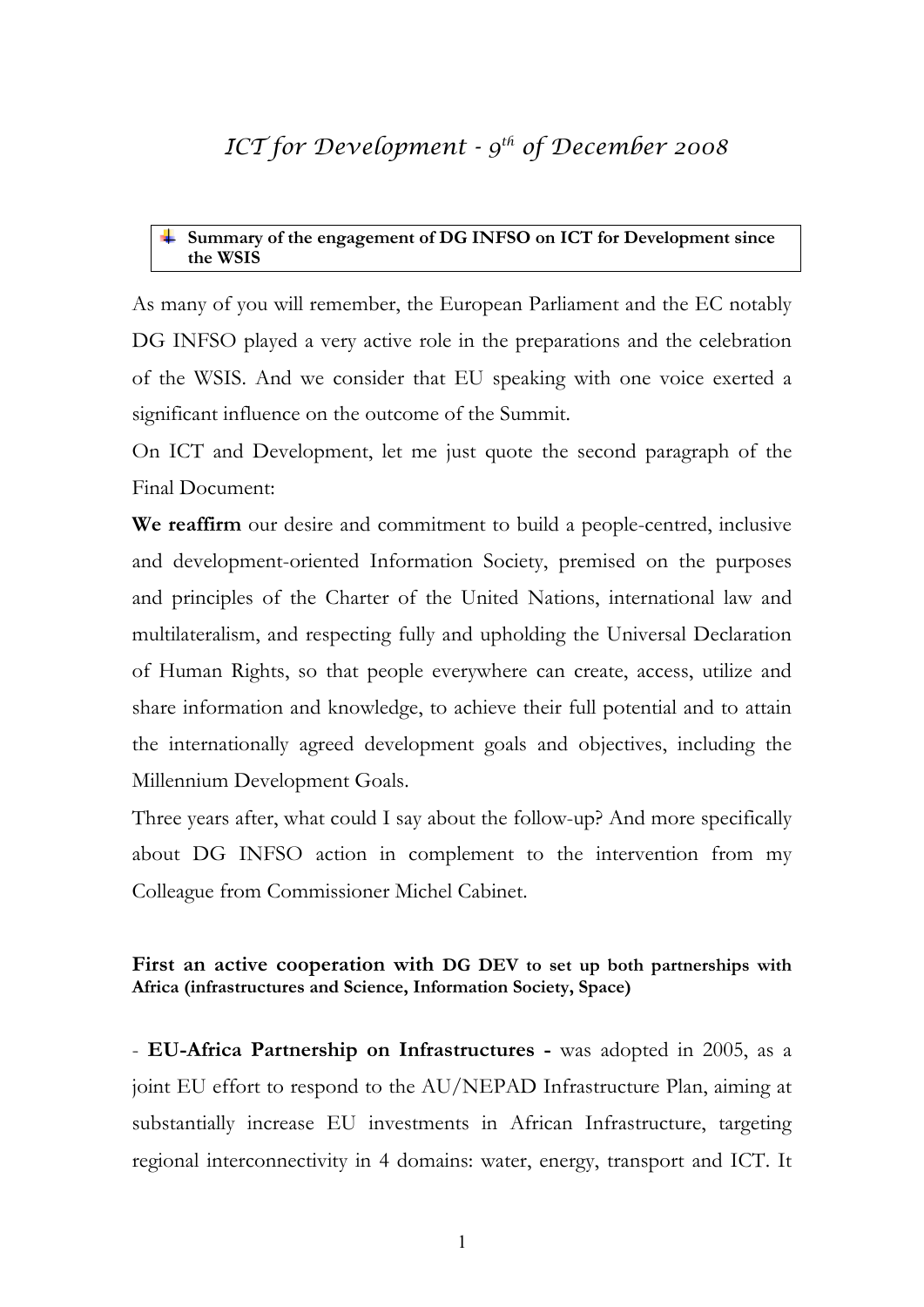was officially launched in October 2006.

The approach is highly innovative in terms of governance and funding mechanism with the creation of the EU Infrastructure Trust Fund (jointly created with the EIB) : total of  $5,6B\epsilon$  expected funding (2008-2013) from the EDF and the Trust Fund.

Regarding the ICT component of the Partnership, the EASSy (East African Submarine Cable System) has been identified as a flagship project of the Partnership and already received a 14,5M€ loan and 3,8 M€ grant from the Trust Fund.

**- The Africa-EU Partnership on Science, Information Society and Space**, that DG INFSO actively contributed to set-up, is one of the 8 Partnerships adopted in Lisbon last December during the EU-Africa Summit. **T**his new Partnership offers for the first time the opportunity to develop a sound EU strategy and public-private cooperation for tackling the digital divide in Africa, complementing investments on the deployment of physical infrastructures (as planned in the already adopted EU-Africa Partnership on Infrastructures) through support to key capacities.

**T**he capacity-building activities foreseen at continental or sub-regional level are in support of ARAPKE (the African Regional Action Plan for the Knowledge Economy) adopted by the African Union in the context of the WSIS, and would concentrate on 4 main topics : support to regulation and epolicies, human resources development, content and e-services creation, research and education networks deployment and their interconnection with GEANT.

# **Two criteria:**

**First working together with EU Member states**, as it is the case in the partnership I mentioned before and where is an EU approach.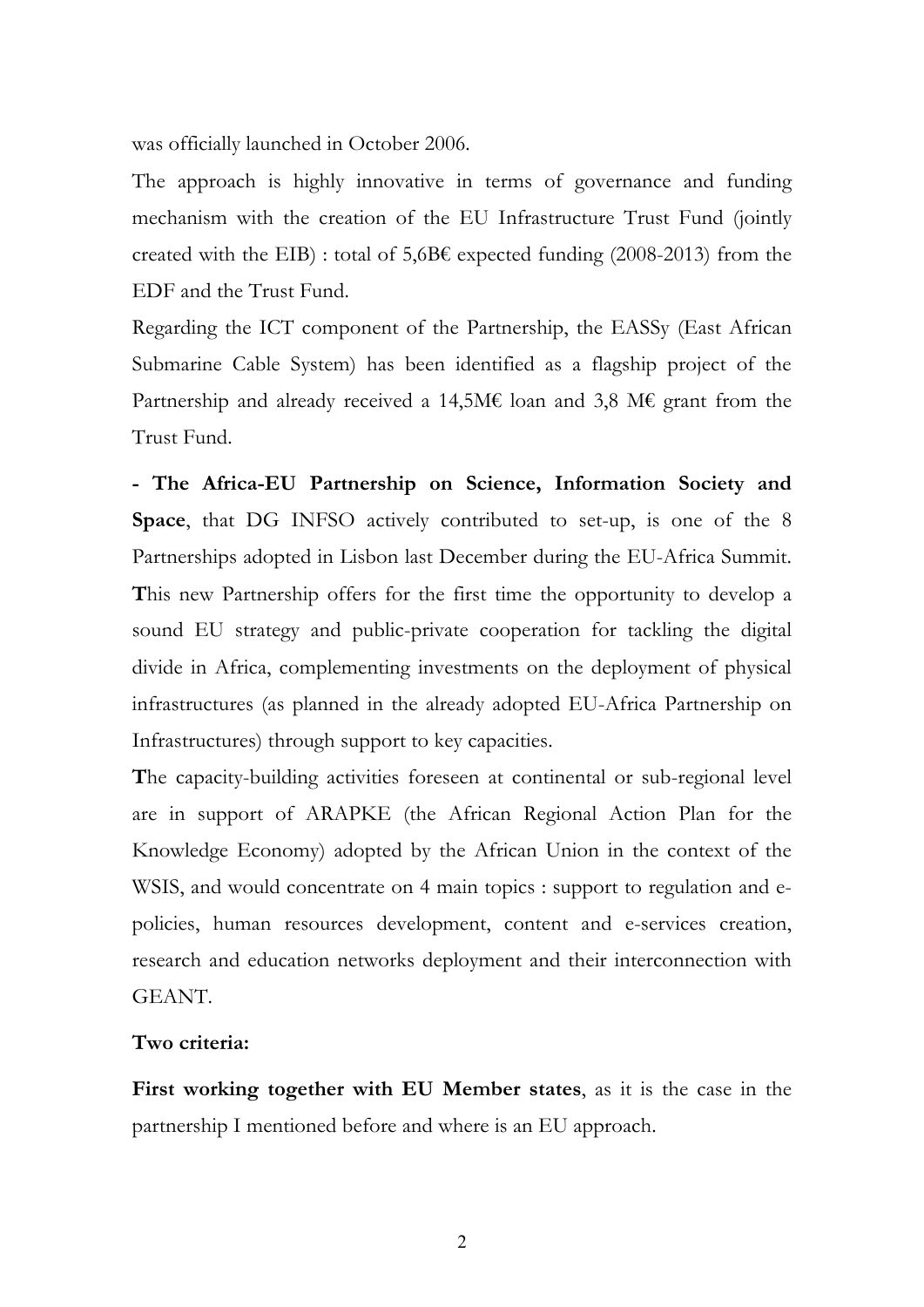This was done in line the Communication A Strategic European Framework for International Science and Technology Cooperation adopted by the College on the 25<sup>th</sup> of September as a joint initiative between Commissioners V. Reding and Jan Potocnik. And the central element is to work in a closer way with Members States notably by strengthening the international dimension of the European Research Area.

It will allow to improve the framework conditions for international cooperation in science and technology and for the promotion of European technologies worldwide. This includes the joint development of global largescale research infrastructures (such as GEANT), support to mobility of researches of management of intellectual property.

# **Identifying concrete project from short term implementation**

**- AfricaConnect (12M),** extension of GEANT to sub-Saharan Africa, for which a physical interconnection was already achieved between the GEANT router in London and the Ubuntunet network (an alliance of national research and education networks in sub-Saharan Africa).

**- AXIS (2,5 M)** : led by AfrISPA (African Association of Internet Service Providers) aiming to establish Internet Exchange Points in 44 African countries as well as 5 regional internet hubs (1 per sub-region).

Let me mention that at the same time the HIsspa Project EC\_ITU for better regulation has been launched.

### **The additional actions of DG INFSO with:**

#### **IST conferences Africa**

The goals of the IST-Africa Conference Series are Community Building to facilitate EU-African research cooperation and successful exploitation of research results, to stimulate take-up of RTD results by industry, Small and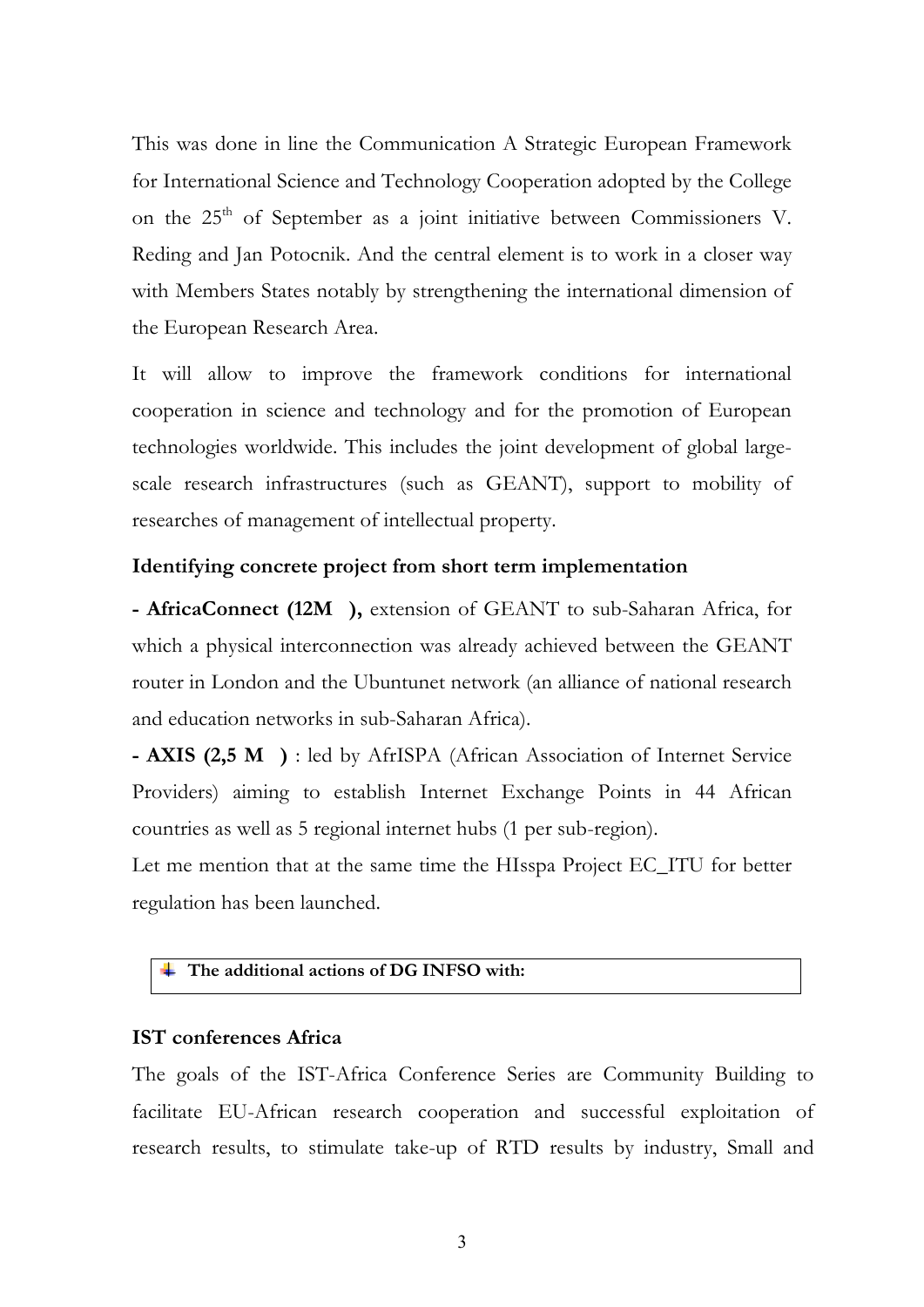Medium Sized Businesses and the public sector, to promote knowledge sharing between commercial organizations, government agencies and the research community, to exchange experiences about the current state of eAdoption at a sectoral, national or regional level, support International Cooperation and open up the European Research Area (ERA) to Africa.

Since 2006 the EU-Africa-IST project organized a conference each year, in Pretoria (2006), in Maputo (Mozambique 2007), in Windhoek (Namibia 2008), and Uganda (2009) offering an opportunity of exchange between European and African researchers.

In complement, the EuroAfriCa-ICT project aims at promoting and supporting the development of strategic cooperation on ICT research between Europe and sub-Saharan Africa, and with the Caribbean as well. Project activities include the organisation of two cooperation summits: one in Europe (Lyon, France, November 2008) and one in Africa (2009); the organisation of awareness workshops in Africa and in the Caribbean (more precisely in Benin, Jamaica, Rwanda, South Africa and Uganda) supported by a wide promotion of opportunities offered by FP7 (ICT theme). Euro-Africa also plans to organise periodical concertation meetings in Europe (4 over the project lifetime) supported by the implementation of links with national, European and international programmes and initiatives, including European Technology Platforms and Joint Technology Initiatives, and to give support to the development of strategic partnerships and flagship cooperation projects based in particular on the implementation and development of a EuroAfriCa-ICT database.

In the **Work programme 2009-2010** international cooperation is foreseen and notably a support to the uptake of European ICT research results in developing countries (e-government, e-health, e-education, e-commerce, m-banking).